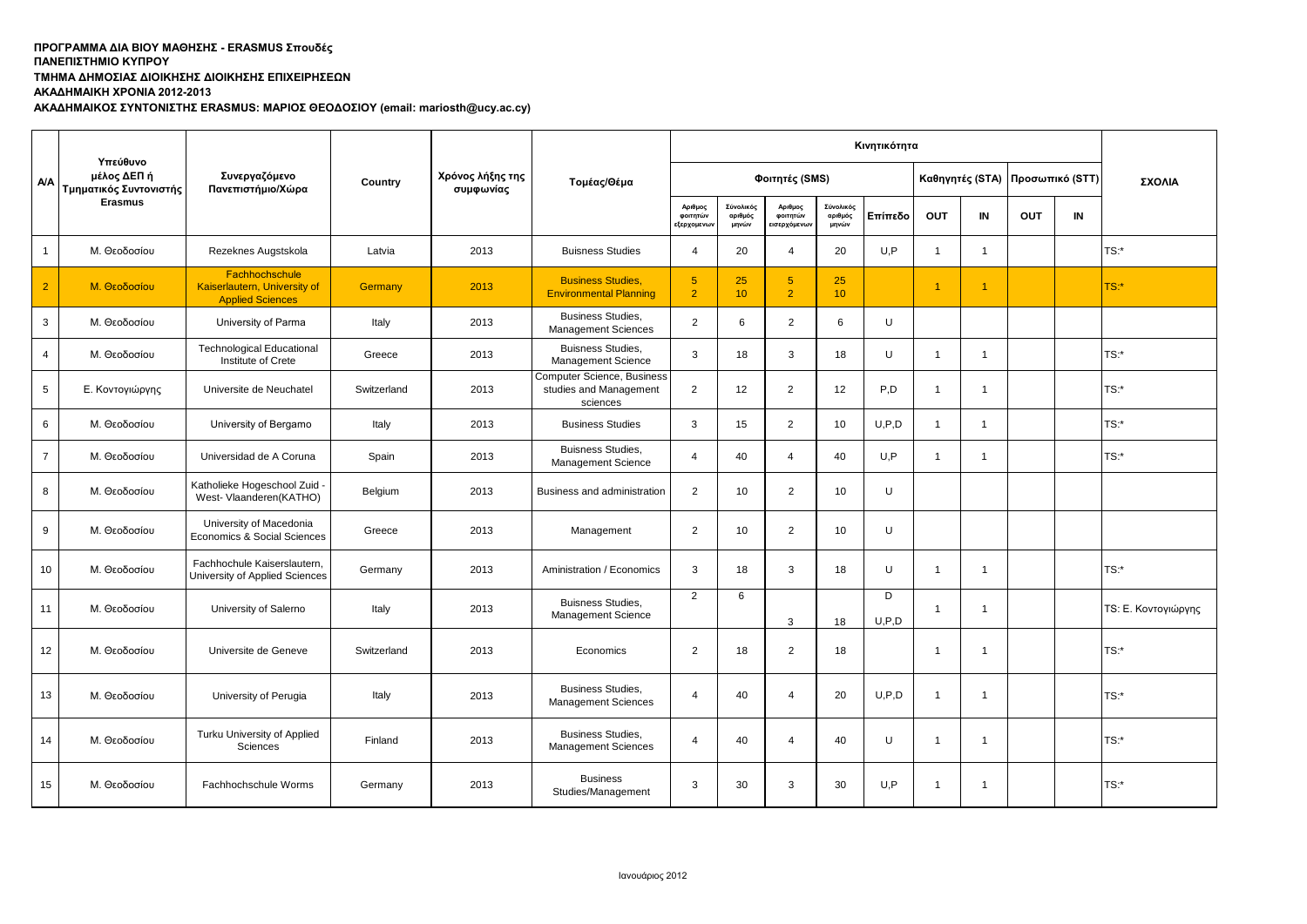# **ΤΜΗΜΑ ΔΗΜΟΣΙΑΣ ΔΙΟΙΚΗΣΗΣ ΔΙΟΙΚΗΣΗΣ ΕΠΙΧΕΙΡΗΣΕΩΝ**

**ΑΚΑΔΗΜΑΙΚΗ ΧΡΟΝΙΑ 2012-2013**

**ΑΚΑΔΗΜΑΙΚΟΣ ΣΥΝΤΟΝΙΣΤΗΣ ERASMUS: ΜΑΡΙΟΣ ΘΕΟΔΟΣΙΟΥ (email: mariosth@ucy.ac.cy)**

|     | Υπεύθυνο                              |                                                       |                       |                               |                                                       |                                    |                               |                                     |                               | Κινητικότητα |                |                                 |     |        |                  |  |
|-----|---------------------------------------|-------------------------------------------------------|-----------------------|-------------------------------|-------------------------------------------------------|------------------------------------|-------------------------------|-------------------------------------|-------------------------------|--------------|----------------|---------------------------------|-----|--------|------------------|--|
| A/A | μέλος ΔΕΠ ή<br>Τμηματικός Συντονιστής | Συνεργαζόμενο<br>Πανεπιστήμιο/Χώρα                    | Country               | Χρόνος λήξης της<br>συμφωνίας | Τομέας/Θέμα                                           |                                    |                               | Φοιτητές (SMS)                      |                               |              |                | Καθηγητές (STA) Προσωπικό (STT) |     | ΣΧΟΛΙΑ |                  |  |
|     | <b>Erasmus</b>                        |                                                       |                       |                               |                                                       | Αριθμος<br>φοιτητών<br>εξερχομενων | Σύνολικός<br>αριθμός<br>μηνών | Αριθμος<br>φοιτητών<br>εισερχόμενων | Σύνολικός<br>αριθμός<br>μηνών | Επίπεδο      | OUT            | IN                              | OUT | IN     |                  |  |
| 16  | Μ. Θεοδοσίου                          | Uniwersytet Warminsko-<br>Mazurski W Olsztynie        | Poland                | 2013                          | Marketing and Sales<br>Management                     | $\overline{\mathbf{1}}$            | 5                             | $\mathcal{D}$                       | 10                            | U<br>P       | $\overline{1}$ |                                 |     |        | TS:              |  |
| 17  | Μ. Θεοδοσίου                          | Universidad Carlos III de<br>Madrid                   | Spain                 | 2013                          | <b>Business Studies</b>                               | 2                                  | 10                            | 2                                   | 10                            | U            | -1             |                                 |     |        | TS:              |  |
| 18  | Μ. Θεοδοσίου                          | Radboud Universiteit<br>Nijmegen                      | Netherlands           | 2015                          | <b>Business Studies.</b><br>Management Science        | $\epsilon$                         | 24                            | $\mathbf 4$                         | 24                            | U.P.D        | $\overline{2}$ | 2                               |     |        | TS:              |  |
|     |                                       |                                                       |                       |                               | <b>Business Studies.</b><br><b>Management Science</b> | 2                                  | 18                            | $\overline{2}$                      | 18                            | U            | $\mathbf{1}$   |                                 |     |        | TS:              |  |
| 19  | Μ. Θεοδοσίου                          | Athens University of<br><b>Economics and Business</b> | Greece                | 2013                          | <b>Business Studies with</b><br>Technology            | 2                                  | 18                            | $\overline{2}$                      | 18                            | U            |                |                                 |     |        |                  |  |
|     |                                       |                                                       |                       |                               | Marketing and Sales<br>Management                     | $\overline{2}$                     | 18                            | 2                                   | 18                            | U.D          |                |                                 |     |        |                  |  |
| 20  | Μ. Θεοδοσίου                          | <b>TEI of Patras</b>                                  | Greece                | 2013                          | <b>Business Administration</b>                        | 2                                  | 12                            | 2                                   | 12                            | U            |                |                                 |     |        |                  |  |
| 21  | Μ. Θεοδοσίου                          | Katholieke Hogeschool<br>Leuven                       | Belgium               | 2013                          | <b>Business Studies,</b><br><b>Management Science</b> | Δ                                  | 36                            | $\Delta$                            | 36                            | U            | $\overline{1}$ |                                 |     |        | TS:              |  |
| 22  | Μ. Θεοδοσίου                          | Czech University of Life<br><b>Sciences Prague</b>    | Czech Republic        | 2013                          | Economics                                             | 2                                  | 20                            | 2                                   | 20                            | U            | $\overline{1}$ |                                 |     |        | $TS:$ *          |  |
| 23  | Μ. Θεοδοσίου                          | University of Hradec Kralove                          | <b>Czech Republic</b> | 2013                          | <b>Business</b><br>Studies, Management<br>Science     | 2                                  | 12                            | 2                                   | 12                            | U.P          | $\mathbf{1}$   |                                 |     |        | TS:              |  |
| 24  | Μ. Θεοδοσίου                          | University of Bologna                                 | Italy                 | 2013                          | <b>Business</b><br>Studies, Management<br>Science     | -1                                 | 9                             |                                     | 9                             | U            | -1             |                                 |     |        | TS:*             |  |
| 25  | Μ. Θεοδοσίου                          | University of Pireaus                                 | Greece                | 2013                          | <b>Business Studies</b>                               | $\overline{2}$                     | 12                            | $\overline{2}$                      | 12                            | U            | -1             |                                 | 3   |        | STA: ή ΔΔΕ ή ΟΙΚ |  |
| 26  | Μ. Θεοδοσίου                          | ISC PARIS - School of<br>Management                   | France                | 2013                          | <b>Business Studies,</b><br><b>Management Science</b> | 2                                  | 12                            | 2                                   | 12                            | U.P          | $\mathbf{1}$   |                                 |     |        | $TS:$ *          |  |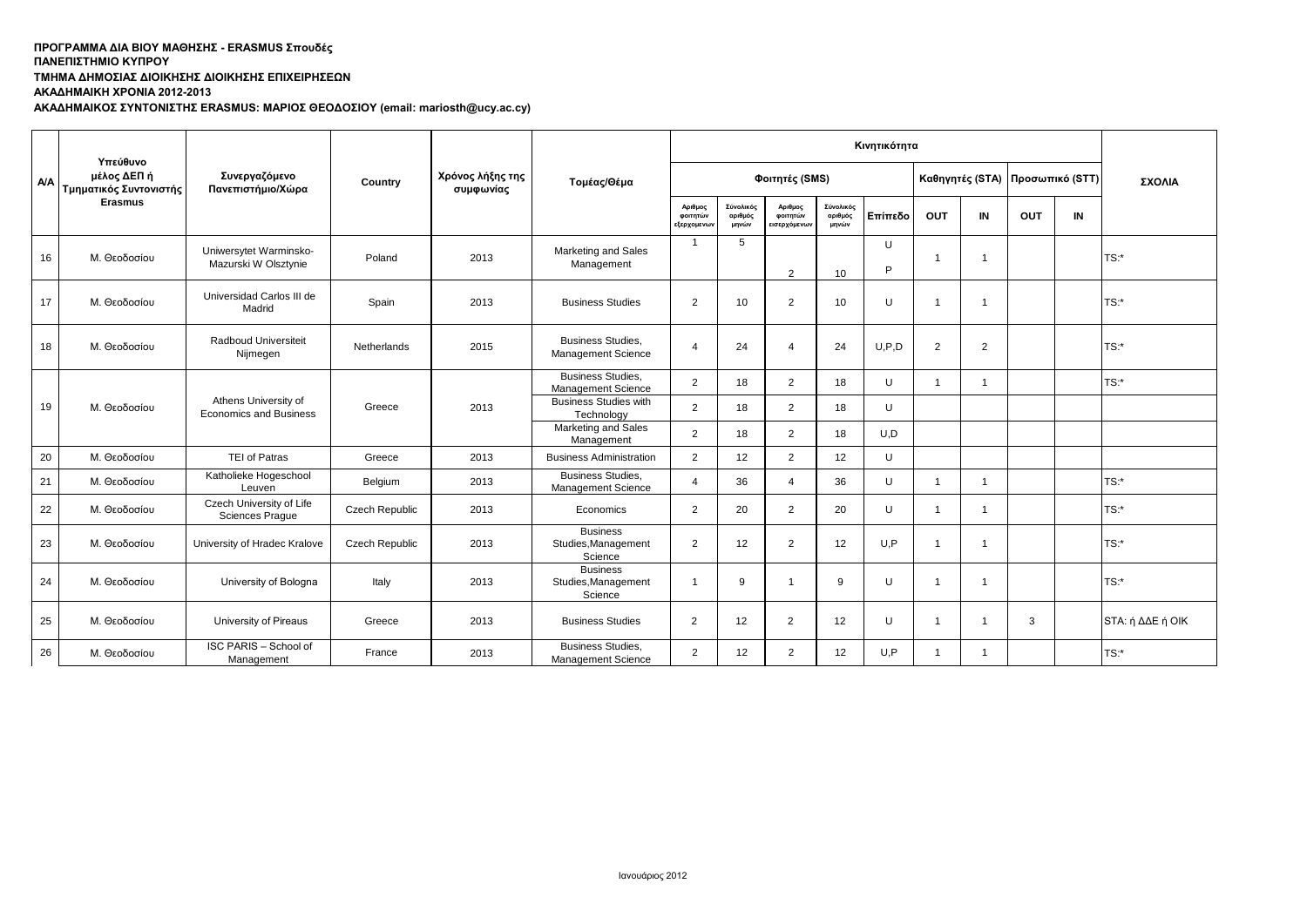# **ΤΜΗΜΑ ΔΗΜΟΣΙΑΣ ΔΙΟΙΚΗΣΗΣ ΔΙΟΙΚΗΣΗΣ ΕΠΙΧΕΙΡΗΣΕΩΝ**

**ΑΚΑΔΗΜΑΙΚΗ ΧΡΟΝΙΑ 2012-2013**

**ΑΚΑΔΗΜΑΙΚΟΣ ΣΥΝΤΟΝΙΣΤΗΣ ERASMUS: ΜΑΡΙΟΣ ΘΕΟΔΟΣΙΟΥ (email: mariosth@ucy.ac.cy)**

|            |                                                   |                                                                |            |                               |                                                       |                                   | ΣΧΟΛΙΑ<br>TS:*<br>$TS:$ *<br>$TS:$ *<br>TS:*<br>TS:*Marios Theodosiou<br>TS:*<br>TS:*<br>TS:*<br>TS:*<br>$TS:$ * |                                    |                               |              |                      |                |                |                 |         |
|------------|---------------------------------------------------|----------------------------------------------------------------|------------|-------------------------------|-------------------------------------------------------|-----------------------------------|------------------------------------------------------------------------------------------------------------------|------------------------------------|-------------------------------|--------------|----------------------|----------------|----------------|-----------------|---------|
| <b>A/A</b> | Υπεύθυνο<br>μέλος ΔΕΠ ή<br>Τμηματικός Συντονιστής | Συνεργαζόμενο<br>Πανεπιστήμιο/Χώρα                             | Country    | Χρόνος λήξης της<br>συμφωνίας | Τομέας/Θέμα                                           |                                   |                                                                                                                  | Φοιτητές (SMS)                     |                               |              | Καθηγητές (STA)      |                |                | Προσωπικό (STT) |         |
|            | <b>Erasmus</b>                                    |                                                                |            |                               |                                                       | Αριθμος<br>φοιτητών<br>εξερχομενω | Σύνολικός<br>αριθμός<br>μηνών                                                                                    | Αριθμος<br>φοιτητών<br>εισερχόμενω | Σύνολικός<br>αριθμός<br>μηνών | Επίπεδο      | <b>OUT</b>           | IN             | <b>OUT</b>     | IN              |         |
| 27         | Μ. Θεοδοσίου                                      | University of Wrocklaw                                         | Poland     | 2013                          | <b>Business Studies</b>                               | $\overline{2}$                    | 18                                                                                                               | 2                                  | 18                            | U            | $\mathbf{1}$         | $\mathbf{1}$   |                |                 |         |
| 28         | Μ. Θεοδοσίου                                      | University of Peloponnese                                      | Greece     | 2013                          | <b>Business Studies</b>                               | 3                                 | 18                                                                                                               | $\mathbf{3}$                       | 18                            | U            | $\mathbf{1}$         | $\mathbf{1}$   |                |                 |         |
| 29         | Μ. Θεοδοσίου                                      | University of Peloponnese                                      | Greece     | 2013                          | Management and<br><b>Administration Sports</b>        | 3                                 | 18                                                                                                               | 3                                  | 18                            | U            |                      |                |                |                 |         |
| 30         | Μ. Θεοδοσίου                                      | Hochschule Bremen                                              | Germany    | 2013                          | <b>Business Studies</b>                               | $\overline{2}$                    | 12                                                                                                               | $\overline{2}$                     | 12                            | U            | -1                   | $\overline{1}$ |                |                 |         |
| 31         | Μ. Θεοδοσίου                                      | L' Universite de Franche -<br>Comte                            | France     | 2013                          | <b>Business Studies</b>                               | $\overline{4}$                    | 36                                                                                                               | $\overline{4}$                     | 36                            | U.P          | $\overline{1}$       | $\overline{1}$ |                |                 |         |
| 32         | Μ. Θεοδοσίου                                      | Universitat Ulm                                                | Germany    | 2013                          | Business and administration,<br>Economics             | 2<br>2                            | 12<br>12                                                                                                         | $\overline{2}$<br>2                | 12<br>12                      | U<br>P       | $\mathbf 1$          | $\mathbf{1}$   |                |                 |         |
| 33         | Μ. Θεοδοσίου                                      | Panteion University of Social<br>and Political Sciences        | Greece     | 2013                          | <b>Public Administration</b>                          | 2                                 | 20                                                                                                               | 2                                  | 20                            | U            | $\mathbf{1}$         | $\mathbf{1}$   | $\overline{1}$ | $\mathbf{1}$    |         |
| 34         | Μ. Θεοδοσίου                                      | FHS KUFSTEIN TIROL<br>UNIVERSITY OF APPLIED<br><b>SCIENCES</b> | Austria    | 2013                          | <b>Business Studies</b>                               | 3                                 | 30                                                                                                               | 3                                  | 30                            | U            | $\mathbf{1}$         | $\mathbf{1}$   |                |                 |         |
| 35         | Μ. Θεοδοσίου                                      | BA School of Business and<br>Finance (Banku augstskola)        | Latvia     | 2013                          | <b>Business Studies,</b><br><b>Management Science</b> | $\overline{2}$<br>$\mathbf{1}$    | 20                                                                                                               | $\overline{2}$<br>$\mathbf{1}$     | 20                            | U<br>P<br>D. | $\mathbf{1}$         | $\mathbf{1}$   |                |                 |         |
| 36         | Μ. Θεοδοσίου                                      | University of Gent                                             | Belgium    | 2014                          | <b>Business Studies,</b><br>Economics                 | $\overline{4}$                    | 40                                                                                                               | $\overline{2}$                     | 20                            | U            | $\blacktriangleleft$ | $\mathbf{1}$   |                |                 |         |
| 37         | Μ. Θεοδοσίου                                      | Karel de Grote Hogeschool                                      | Belgium    | 2014                          | <b>Business Studies</b>                               | 2                                 | 20                                                                                                               | $\overline{2}$                     | 20                            | U            | $\blacktriangleleft$ | $\mathbf{1}$   | $\overline{2}$ | $\overline{2}$  |         |
| 38         | Μ. Θεοδοσίου                                      | Universitat Paderborn                                          | Germany    | 2013                          | <b>Business Studies and</b><br>administration         | 3                                 | 15                                                                                                               | 3                                  | 15                            | U,P          | $\mathbf{1}$         | $\mathbf{1}$   |                |                 | TS:*    |
| 39         | Μ. Θεοδοσίου                                      | Fachhochschule Trier                                           | Germany    | 2013                          | <b>Business Studies</b>                               | 5                                 | 25                                                                                                               | 5                                  | 25                            | U,P          | $\mathbf{1}$         |                |                |                 | TS:*    |
| 40         | Μ. Θεοδοσίου                                      | De Montfort University                                         | <b>UK</b>  | 2013                          | <b>Business and Administration</b>                    | 2<br>2                            | 20<br>20                                                                                                         |                                    |                               | U<br>P       | $\overline{1}$       |                |                |                 | $TS:$ * |
| 41         | Μ. Θεοδοσίου                                      | Kajaani University of Applied<br>Sciences                      | Finland    | 2013                          | <b>Business and Administration</b>                    | 2                                 | 10                                                                                                               | $\overline{2}$                     | 10                            | U            | $\overline{1}$       | $\mathbf{1}$   | $\mathbf{1}$   | $\overline{1}$  | $TS:$ * |
| 42         | Μ. Θεοδοσίου                                      | Universite du Luxembourg                                       | Luxembourg | 2013                          | <b>Business</b>                                       | 2                                 | 10                                                                                                               | $\overline{2}$                     | 10                            | U            |                      |                |                |                 |         |
| 43         | Μ. Θεοδοσίου                                      | University of Granada                                          | Spain      | 2015                          | <b>Business</b>                                       | 4                                 | 20                                                                                                               | 4                                  | 20                            | U            | $\blacktriangleleft$ | $\mathbf{1}$   |                |                 | TS:*    |
| 44         | Μ. Θεοδοσίου                                      | Tallinn University of<br>Technology                            | Estonia    | 2014                          | <b>Business and Administraion</b>                     | 4<br>2                            | 40<br>20                                                                                                         | 4<br>2                             | 40<br>20                      | U<br>P       |                      | $\mathbf{1}$   |                |                 | TS:*    |